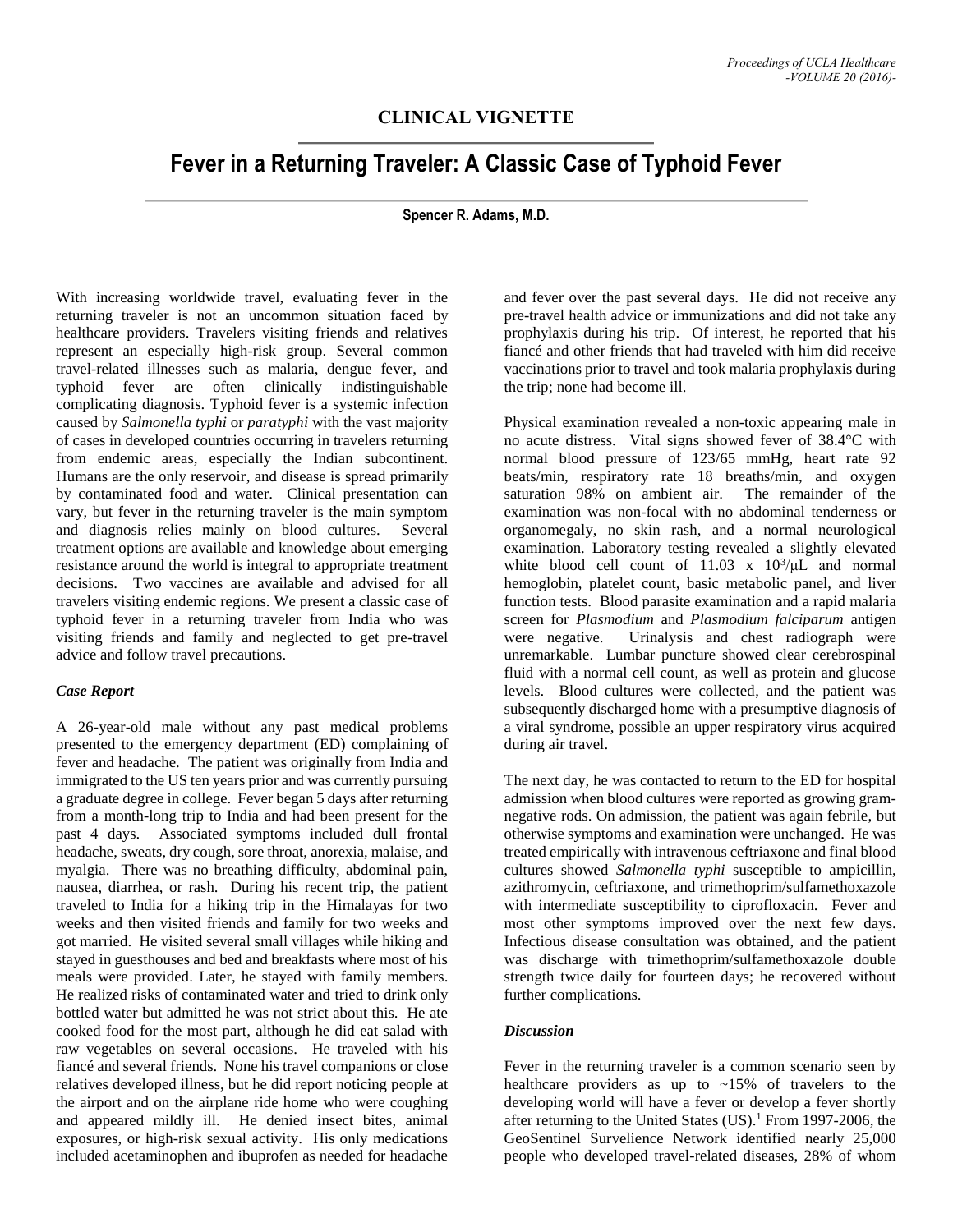had fever.<sup>2</sup> A variety of causative illnesses were identified (**Table 1**). Symptoms can often help distinguish traveler's diarrhea and acute respiratory illnesses, while typhoid fever is often clinically indistinguishable from other common travelrelated illnesses, such as malaria and dengue fever, and a comprehensive travel history and risk assessment along with appropriate laboratory testing is key to the correct diagnosis.<sup>1</sup>

Typhoid fever is a systemic infection caused by *Salmonella typhi* or *paratyphi.* The more inclusive term 'enteric fever' is often used and includes disease cause by either pathogen. Overall, *S. typhi* accounts for four cases to every one caused by *S. paratyphi*, but in some regions such as the Indian subcontinent, the prevalence of *S. paratyphi* is increasing. It is important to remember that current vaccines do not protect against *S. paratyphi* making disease due to this pathogen possible even in individuals who have received a typhoid vaccine. Worldwide, there are more than 25 million cases of typhoid fever annually with at least 1% mortality (over  $\sim$ 250,000 deaths).<sup>3</sup> Rates of disease in developed countries have fallen dramatically as a result of improved sanitation and hygiene since the early 20<sup>th</sup> century. In the US, there were over 35,000 cases in 1920 while currently there are ~500 cases/year with most of those cases being imported by travelers.<sup>4</sup> Rates have also fallen in many middle-income developing countries. Conversely, countries in the Indian subcontinent and South-East Asia (mainly Indonesia) still have rates that are 10-100 fold higher than other developing countries.<sup>3</sup>

Typhoid fever is transmitted by a fecal-oral route and is primarily a disease in the developing world where overcrowding, poor sanitation, and untreated water supplies exist.<sup>4</sup> In developed countries with safe drinking water, universal sewage disposal, and clean food supplies, the overall incidence of typhoid fever has markedly declined, and it has largely become a travel-associated disease these countries.<sup>3</sup> In the US in the 1970s, around 33% of cases of typhoid fever were travel-related, whereas currently around 75% or greater are a result of international travel. <sup>3</sup>Certain geographical regions also pose higher risks of acquiring typhoid fever for travelers with the Indian subcontinent consistently reported to have the highest risk.<sup>5,6</sup> In fact, in the US, the risk of typhoid fever from travel to the Indian subcontinent is estimated to be 18 times higher than from any other geographic area and the majority of imported cases to the US come from this region of the world. Reports from other developed countries in Europe confirm similar findings.<sup>4</sup> Additional known risk factors for acquiring typhoid fever include travel to rural areas, not following food and water precautions, high population density, unsanitary living conditions, and poor hygeine. <sup>6</sup> When travelling in endemic areas it is vital for travelers to avoid tap water, ice, ice cream, fresh salads, open buffets, uncooked toppings, and food sold by street vendors.

A frequent group of travelers who have consistently been found to be at high-risk for preventable travel-related illnesses are those visiting friends and relatives (i.e., immigrants returning to their homeland).<sup>7</sup> In 2002, excluding travel to Mexico and Canada, there were over 10 million plane trips abroad by US residents with 44% of these trips made by travelers visiting friends and relatives in their homeland. A review over one year

of all travel-related typhoid fever cases in the US revealed that travelers visiting friends and relatives accounted for 40% of cases while tourists accounted for only 4%. Travelers visiting friends and relatives are less likely to receive pre-travel advice or vaccines and less likely to practice food and water precautions. They often visit more rural locations and may stay for longer periods of time. While controversial, some argue that other systemic barriers may exist including lower rates of health insurance coverage and lack of complete childhood immunizations. However, even in countries with universal healthcare where access to healthcare is available such as the United Kingdom, France, and Australia, travelers visiting friends and relatives still have higher rates of travel-related illnesses. Perhaps the most important factor is that these travelers often do not perceive the same personal risk or threat from travel-related diseases as tourists. 5,7 In a study of Nigerian travelers visiting friends and relatives, individuals were asked about their perception of malaria. Although the travelers believed they were susceptible to disease, they described malaria as "normal," "expected," and "like the flu".<sup>8</sup> As a result of these perceptions, travelers visiting friends and relatives are less likely to seek pre-travel medical consultation or adhere to recommended medications and travel precautions and are at much higher risk of coming home with preventable diseases.<sup>7</sup>

To further evaluate the demographic characteristics and pretravel preparation of US residents specifically traveling to India, researchers performed surveys at three US international airports. 5 In this cross sectional study, 85% of travelers were of South Asian/Indian ethnicity and 76% reported the main reason for traveling was visiting friends or family. Greater than 90% of respondents had a college education and only 6% reported lack of money or lack of insurance as a reason for not getting travel health advice. Surprisingly, only 34% of all participants sought pre-travel health advice (65% did not). The most common reason cited for not obtaining travel advice was that they did not realize that travel advice was necessary (59%). Also of note, those of South Asian/Indian ethnicity were less likely to follow pre-travel health recommendations regardless of their reason for travel.<sup>5</sup> This study confirmed previous findings that those visiting friends or relatives are more likely to neglect appropriate pre-travel preparation and also suggests that certain ethnic groups, such as those of South East Asian/Indian ethnicity, may need targeted travel related health education. From a practical standpoint, this study highlights the need for primary care physicians to strongly consider anticipatory travel counseling for patients, especially immigrants from high-risk areas who are likely to visit friends and family in their homeland at some point.

In returning travelers with febrile illnesses, some important historical information that may help narrow the differential diagnosis includes knowledge of pre-travel immunizations; medications taken during the trip; risk factors for possible pathogen exposures such as exposure to insects, animals, food and water; and the interval between travel and onset of the fever.<sup>1</sup> Focal physical exam findings may help to make the diagnosis. It is always important to consider causes of fever unrelated to travel such as viral illnesses contracted in the US. Some common tropical infections causing fever in returning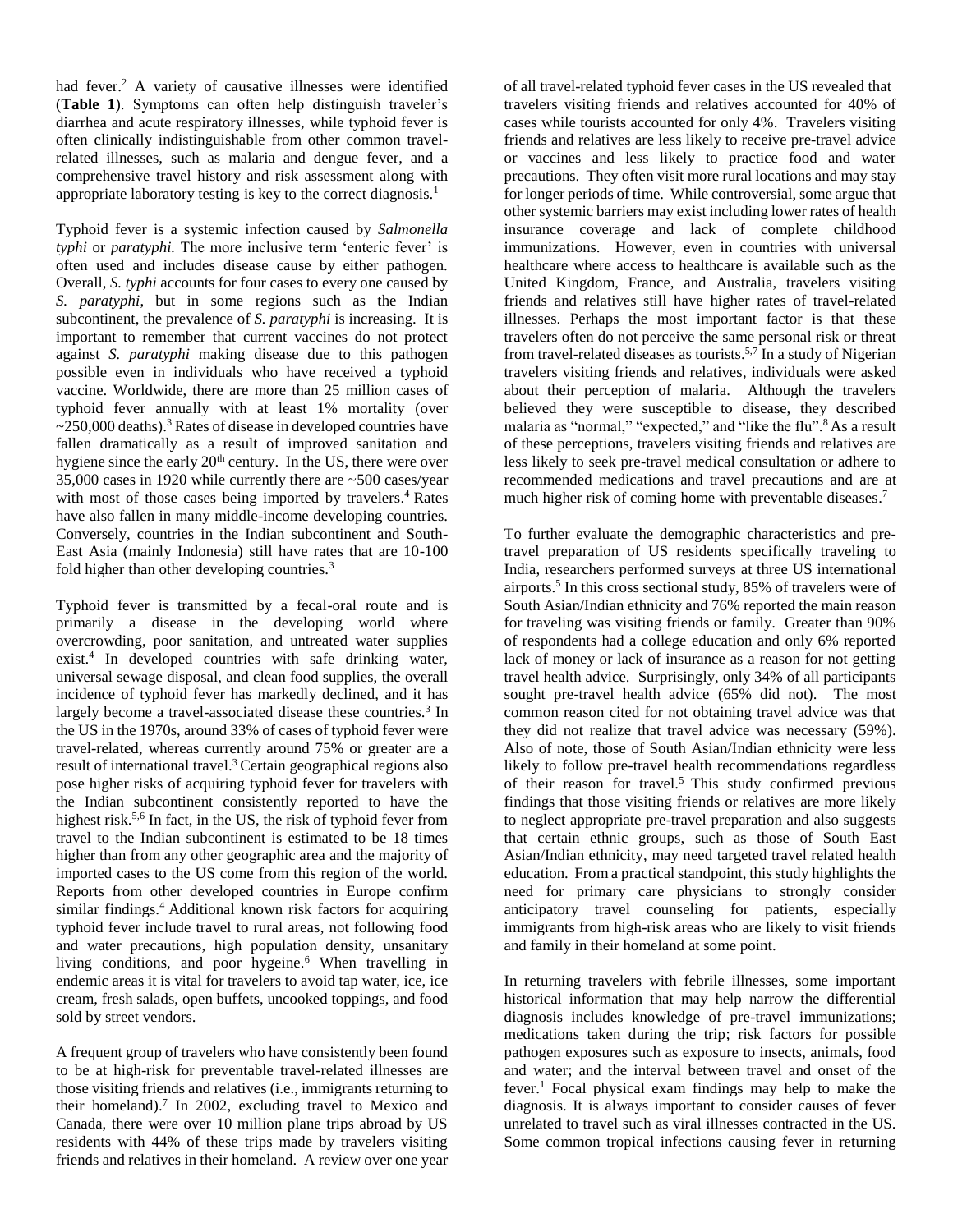travelers are malaria, dengue fever, and typhoid fever, and these infections can have similar presentations.

Although the clinical features of typhoid fever were described in the 19th century, the diagnosis can still be challenging. The clinical presentation of typhoid fever varies depending upon the patient population studied and returning travelers rarely have the classic presentation seen in those in endemic areas.<sup>4</sup> In endemic areas, 90% of cases occur in children and adolescents while in travelers there is no age predominance. After ingestion of *S. typhi*, an asymptomatic incubation period of 1-2 weeks is typical but can be variable lasting up to 60 days. <sup>1</sup> The symptomatic phase correlates with the onset of bacteremia and usually presents with fever, malaise, and an influenza-like syndrome with chills, sore throat, headache, anorexia, abdominal pain, and nausea. The presentation is often very similar to malaria or dengue making clinical diagnosis difficult. Of note, diarrhea is more common in children with typhoid fever, and constipation is reported more frequently in adults.<sup>4</sup>

Physical signs are not common in typhoid fever, but may include an enlarged liver or spleen and relative bradycardia during febrile episodes (though this is not specific). A classic rash is unique to typhoid fever, only seen in 5-30% of patients, and especially hard to see on individuals with dark skin. The rash is described as 'rose spots', which are blanching pink colored lesions (2-4 mm macules) usually on the trunk. <sup>1</sup> The classic finding of fever increasing in a stepwise fashion over the first week followed by sustained high fever is not often seen in returning travelers who frequently seek healthcare early in the illness. Severe and sometimes fatal complications seen in endemic areas such as gastrointestinal bleeding, bowel perforation (usually at the ileum), and typhoid encephalopathy are very rare in returning travelers due to early access to medical care. Mortality rates are estimated at 1% worldwide and up to 30% in some endemic areas, but in returning travelers this rate is much lower.<sup>4</sup> Cases of *S. paratyphi* have a similar presentation and complication rates as those due to *S. typhi*.

Initial testing for fever without a known cause in a returning traveler should include a complete blood count, basic metabolic panel, liver functions tests, thin and thick blood smears for malaria (multiple smears may be necessary), and cultures of blood, urine, and stool for typhoid or other bacterial pathogens. In typhoid fever, laboratory findings are nonspecific and may include leukopenia, thrombocytopenia, elevated liver enzymes and inflammatory markers.<sup>1</sup> The diagnosis of typhoid fever largely depends on the detection of organisms in blood or stool.<sup>4,6</sup> Blood cultures are positive in  $\sim$  50-80% of patients. If patients have started antibiotics blood cultures can be negative. Bone marrow culture is the most sensitive test  $(-90\%)$  to recover *S. typhi*, but this is rarely performed in practice.<sup>1,3</sup>

With the introduction of antibiotics such as ampicillin (1960s), co-trimoxazole (1970s), and fluoroquinolones and thirdgeneration cepaholsporins (1980s), the mortality of typhoid fever has been greatly reduced when treatment is available.<sup>6</sup> Unfortunately, multidrug resistance is now common and poses a great risk to endemic areas. Even fluoroquinolone resistance is common in many endemic areas including the Indian subcontinent, with a similar increase in resistance seen in

strains in the US. 4 In some areas, emergence of extendedspectrum β-lactamase-producing strains is also being seen.<sup>6</sup> Given limitations in technology, drug availability, and increased cost of treating multidrug-resistant strains, antibiotic resistance poses a major challenge in endemic countries. For the returning traveler suspected of having typhoid fever, empiric treatment with a third-generation cephalosporin (ceftriaxone 2g daily) is recommended pending culture sensitivities.<sup>1,4</sup> Azithromycin is also an option that has been shown to be effective in endemic setting. An antibiotic treatment course of 14 days is typically recommended. <sup>4</sup> Chronic carriage of *S. typhi* in the biliary system can occur in 2-5% of patients, even after appropriate treatment, and represents an ongoing public-health risk and may require longer courses of antibiotics or even cholecystectomy for eradication. 4

Strictly following appropriate precautions before and during international travel is key to prevention of typhoid fever and other travel-related illnesses. It is imperative that healthcare providers do appropriate research and give detailed counseling tailored to the geographic area that will be visited by the traveler. Getting recommended vaccines and following appropriate travel precautions to avoid contaminated food and water are integral to preventing typhoid fever. Currently, typhoid fever can be effectively treated with antibiotics when medical care and such drugs are available. However, the growing rates of resistance make targeted vaccination of highrisk populations and improved sanitation and safe water vital to long-term strategies at prevention. <sup>6</sup> Two vaccines are available and include a live oral vaccine with an attenuated *S. typhi* strain and a parenteral vaccine that contains the Vi antigen and produces humoral immunity.<sup>4</sup> At best, the efficacy of these vaccines is estimated at 50-70%, and the duration of protection is only 2-3 years for the parenteral vaccine and 3-5 years for the oral vaccine making revaccination often necessary for return visits. <sup>3</sup> Also, a major drawback is that neither vaccine protects again *S. paratyphi* likely accounting for an increase in the prevalence of returning travelers with enteric fever having this pathogen. 4

In conclusion, typhoid fever is one of the diseases to consider on the differential diagnosis of fever in returning traveler, especially those who have travelled to the Indian subcontinent. Typhoid fever in the US is mainly a travel-associated disease with travel to the Indian subcontinent being the highest risk geographical area. Travelers who acquire typhoid fever in this region also often have multidrug-resistant strains. Travelers visiting friends and relative constitute a higher risk group for all travel-related illnesses including typhoid fever. Since these travelers often do not seek pre-travel health advice, anticipatory travel counseling by primary care physicians at all health visits for patients who are immigrants to the US may be a key to prevention. Diagnosis of typhoid fever largely depends on blood cultures, which should be part of the initial workup for all travelers returning with fever. Empiric treatment with ceftriaxone and final treatment guided by sensitivity testing is recommended. Typhoid fever is a preventable disease and prevention in travelers relies on appropriate pre-travel consultation and vaccination as well as strict travel precautions to avoid contaminated food and water as vaccines have limited efficacy and offer no protection against *S. paratyphi*.